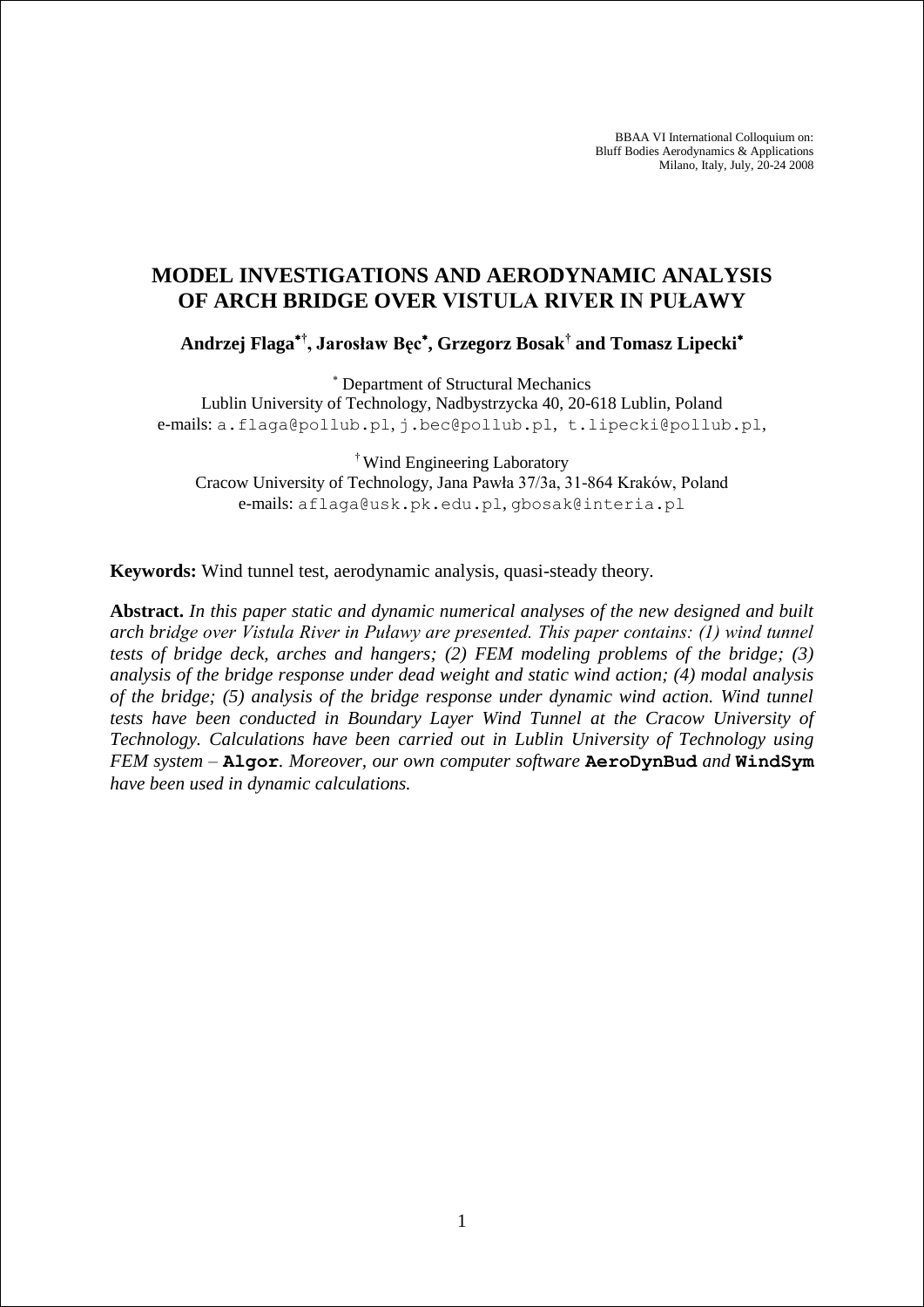## **1 INTRODUCTION**

The object of investigations is a new arch bridge over Vistula River in Puławy shown in Fig. (1). The results of wind tunnel tests, static and dynamic numerical analyses of the bridge have been presented in this paper.

Main dimensions of the arch bridge in Puławy are as follows:

- Length: 544 m (main span: 212 m, five side spans of the length from 44 m to 80 m);
- $\bullet$  Deck width: 21.76 m;
- Height of two symmetrical steel arches: 38.27 m;
- Main span deck is hanged to two arches with use of 112 steel rods of the diameters equal to 81 mm and lengths between 3.49 m and 23.97 m;



Figure 1: View of the arch bridge in Puławy.

# **2 SCOPE OF TESTS IN BOUNDARY LAYER WIND TUNNEL**

Wind tunnel tests have been carried on in the Wind Engineering Laboratory at the Cracow University of Technology. The following tests have been performed:

- Tests of the sectional model of the span (model scale 1:60) with respect to determination of aerodynamic coefficients as functions of angle of wind attack - Fig. (2a). The model consists of: bearing frame made of aluminum sections, deck and barriers made of plastic. Measurements of aerodynamic forces  $(F_x$ - aerodynamic drag;  $F_y$ - aerodynamic lift; *M*aerodynamic moment) have been obtained by means of the three component aerodynamic balance based on electric resistance wire strain gauges.
- Tests of the sectional models of two arches (determination of aerodynamic coefficients as functions of the wind attack angle with and without influence of their mutual aerodynamic interference) - Fig. (2b). During the measurements, variable pressure distribution on the outer surface of the arch in the middle cross-section of the model has been measured with use of 32 channel pressure scanner. Aerodynamic coefficients have been obtained by integration of wind mean pressure distribution on the outer surface of the arch girder.
- Tests of sectional models of hangers (determination of possibility of occurrence of bistable flows between pipe elements constituting particular hangers) - Fig. (2c). Variable pressure distributions on the outer surface of the hangers in the middle cross-section of the model have been obtained by means of 32 channel pressure scanner. Measurement situation for two hangers is presented in Fig. (3). Considered range of wind velocity has settled from 5 m/s to 17 m/s. Situations with angle  $\beta$  of values from 0<sup>0</sup> to 20<sup>0</sup> has been examined.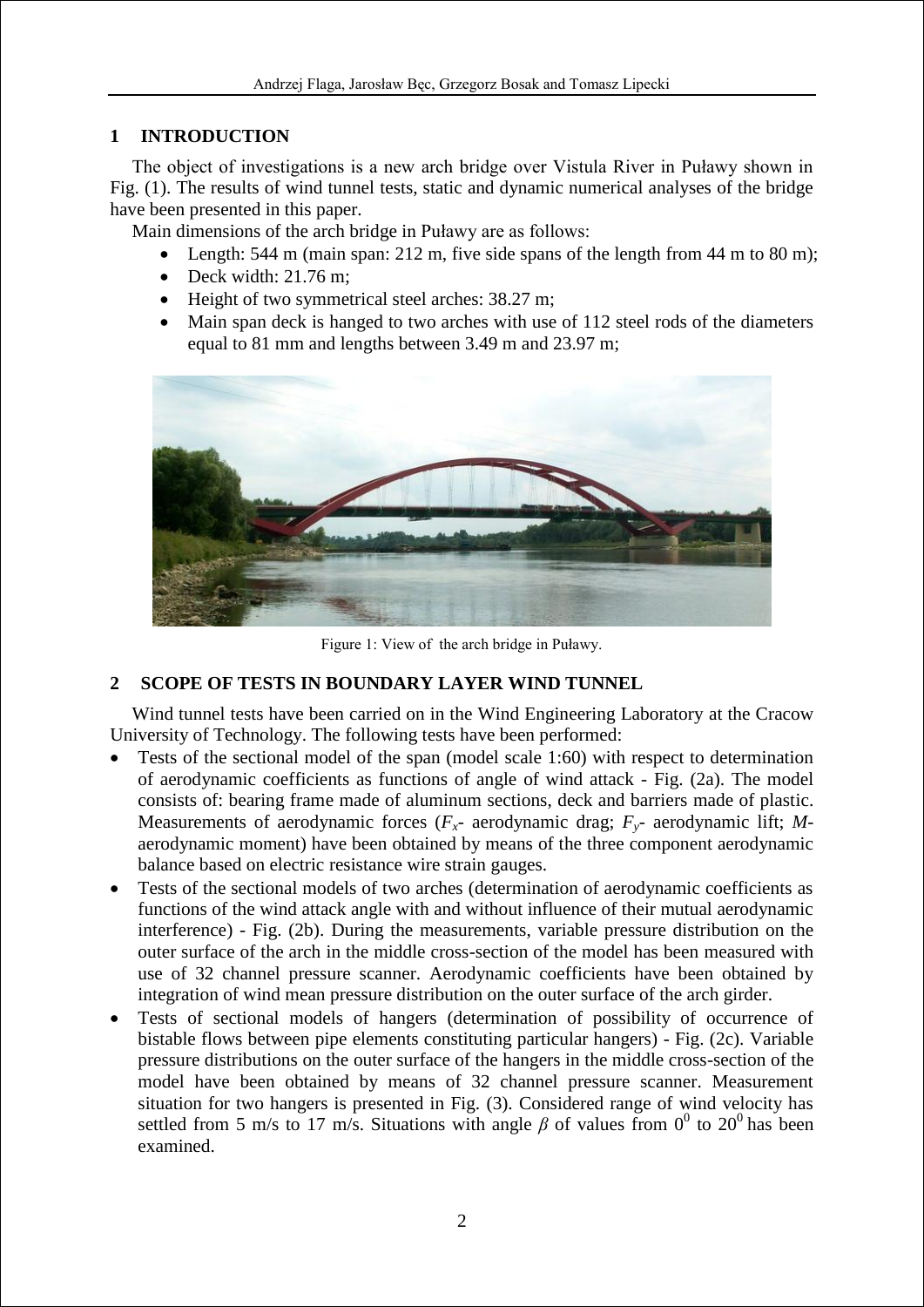

Figure 2: Sectional models: (a) bridge span; (b) both arches; (c) hangers.



Figure 3: Measurement situation of two hangers.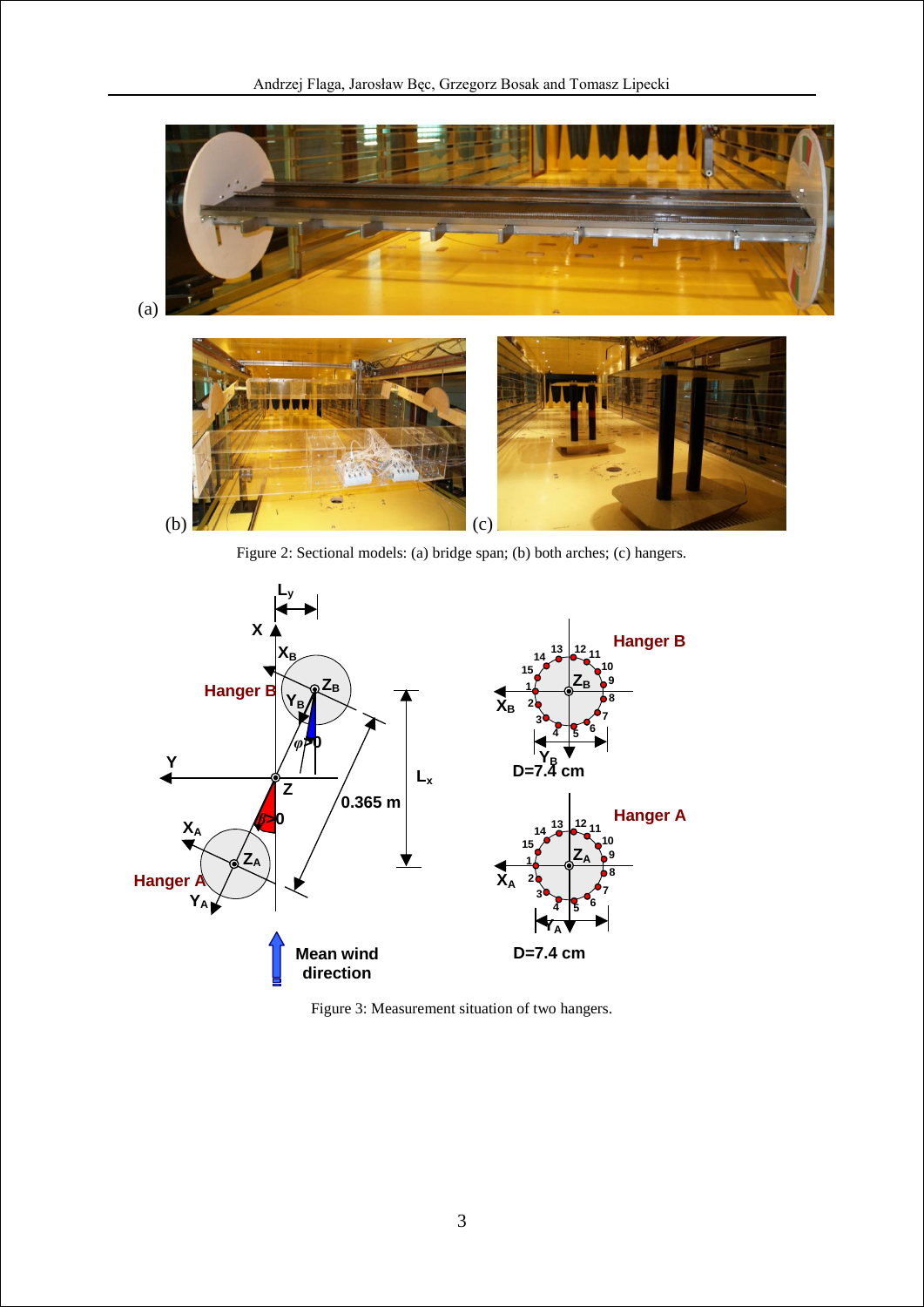## **3 EXEMPLARY EXPERIMENTAL RESULTS**

## **3.1 Bridge deck**

Functions of aerodynamic coefficients – drag coefficient  $C_x$ , lift coefficients  $C_y$ , moment coefficient  $C_m$  for the span of Puławy bridge are presented in Fig. (4).



Figure 4: Functions of aerodynamic coefficients – drag coefficient  $C_x$ , lift coefficients  $C_y$ , momentum coefficient C<sub>m</sub> for the span of Puławy bridge obtained from wind tunnel tests.

Comparison of aerodynamic coefficients of span for two different bridges: the arch bridge in Puławy and the cable-stayed Siekierkowski Bridge in Warsaw [comp. 13-15] is shown in Fig. (5).



Figure 5: Comparison of aerodynamic coefficients – drag coefficient  $C_x$  (a), lift coefficients  $C_y$  (b), moment coefficient  $C_m$  (c) - for the span of Puławy bridge and for the span of Siekierkowski bridge.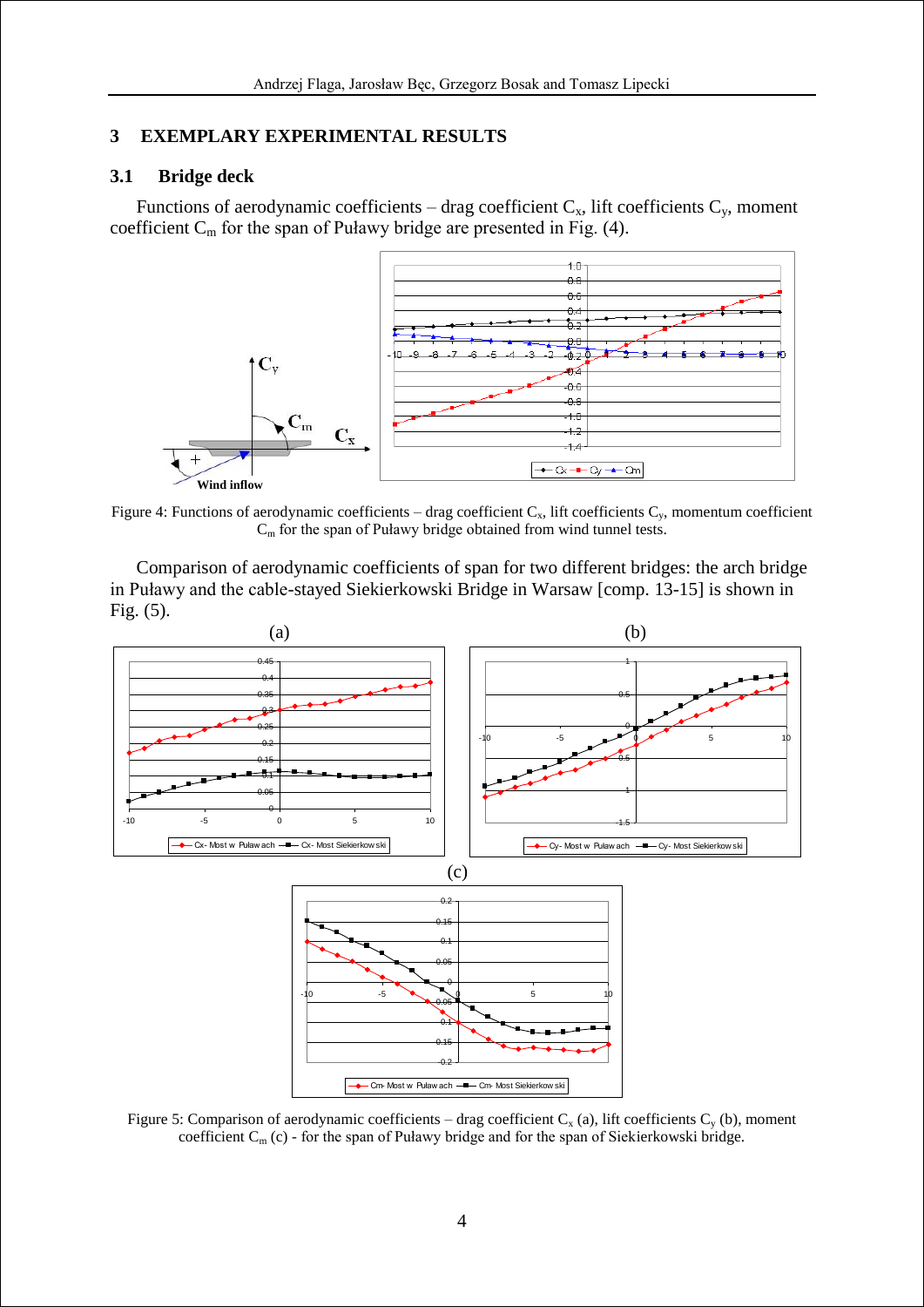### **3.2 Arches**

Aerodynamic coefficients functions for windward and leeward arches obtained from wind tunnel tests are presented in Fig. (6).



Figure 6: Functions of aerodynamic coefficients – drag coefficient  $C_x$ , lift coefficients  $C_y$ , moment coefficient  $C_m$ for the windward (a) and leeward (b) arches of Puławy bridge obtained from wind tunnel tests.

### **3.3 Hangers**

Pressure distributions on the outer surface of the leeward hanger B (comp. Fig. (3) for two chosen mean wind direction ( $\beta = 0^{\circ}$  and  $\beta = 16^{\circ}$ ) are presented respectively in Fig. (7).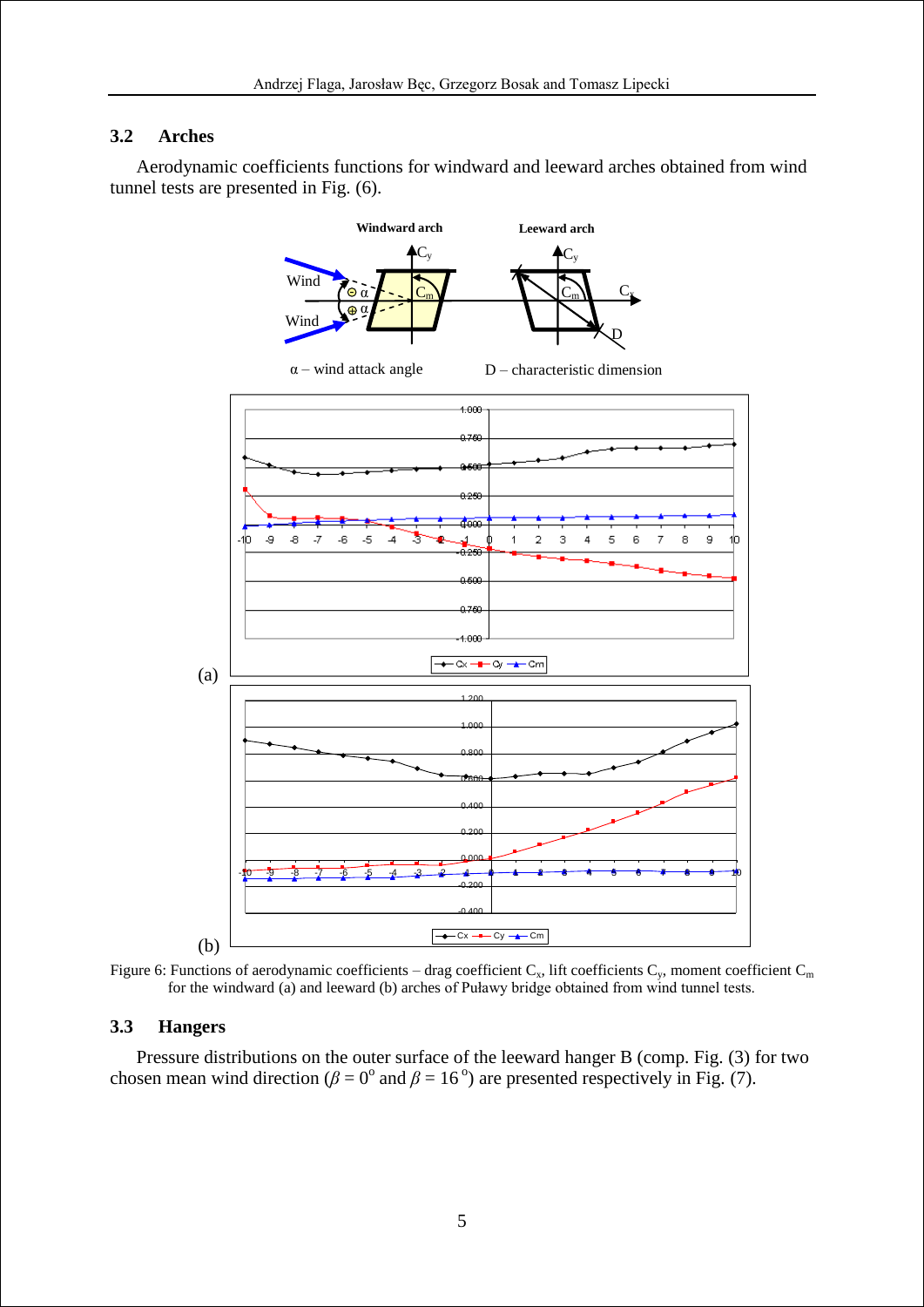

Figure 7: Pressure distributions on the outer surface of the leeward hanger B (a) mean wind direction  $\beta=0^\circ$ ; range of wind velocity  $\langle 5m/s, 17m/s \rangle$  (b) mean wind direction  $\beta = 16^\circ$ ; range of wind velocity  $\langle 5m/s, 17m/s \rangle$ .

#### **4 BRIDGE MODELS**

All elements of the bridge have been modeled in FEM system **Algor**. In general, plate, beam, truss or cable elements have been used in modeling. Two arches and the deck as well have been modeled with use of plate and beam elements. Taking into account the complex structure of the arches it has been decided to build their detailed FEM model. Deck has also been modeled in detail. On the other hand the simplified models have been created for the arches as well as for the deck. Consistency between detailed and simplified models has been checked by comparisons of displacements (in four load cases: bending in vertical plane, torsion, bending in horizontal plane and tension) and by comparison of natural frequencies and mode shapes. Exemplary values are presented in Tab. (1) for four modules of the deck (comp. Fig. (8)). The same rules have been accepted in simplification procedure of arches. Steel hangers between arches and the deck have been modeled as truss elements in linear static calculations and as cables elements in dynamic analyses. Finally, three following FEM models have been created:

- The most detailed model consists of 67744 elements and 50726 nodes. This model has been used in computations of static response under dead weight and static wind action.
- Simplified model No. 1 consists of 42986 elements and 29001 nodes. It can be said, that this is also detailed model that has been simplified because of hardware power limitations in modal analysis.
- Simplified model No. 2 consists of 13268 elements and 10346 nodes. Detailed beam-plate models of arches and deck modules have been simplified to beam model according to the rules mentioned above. This model has been used in analysis of dynamic wind action.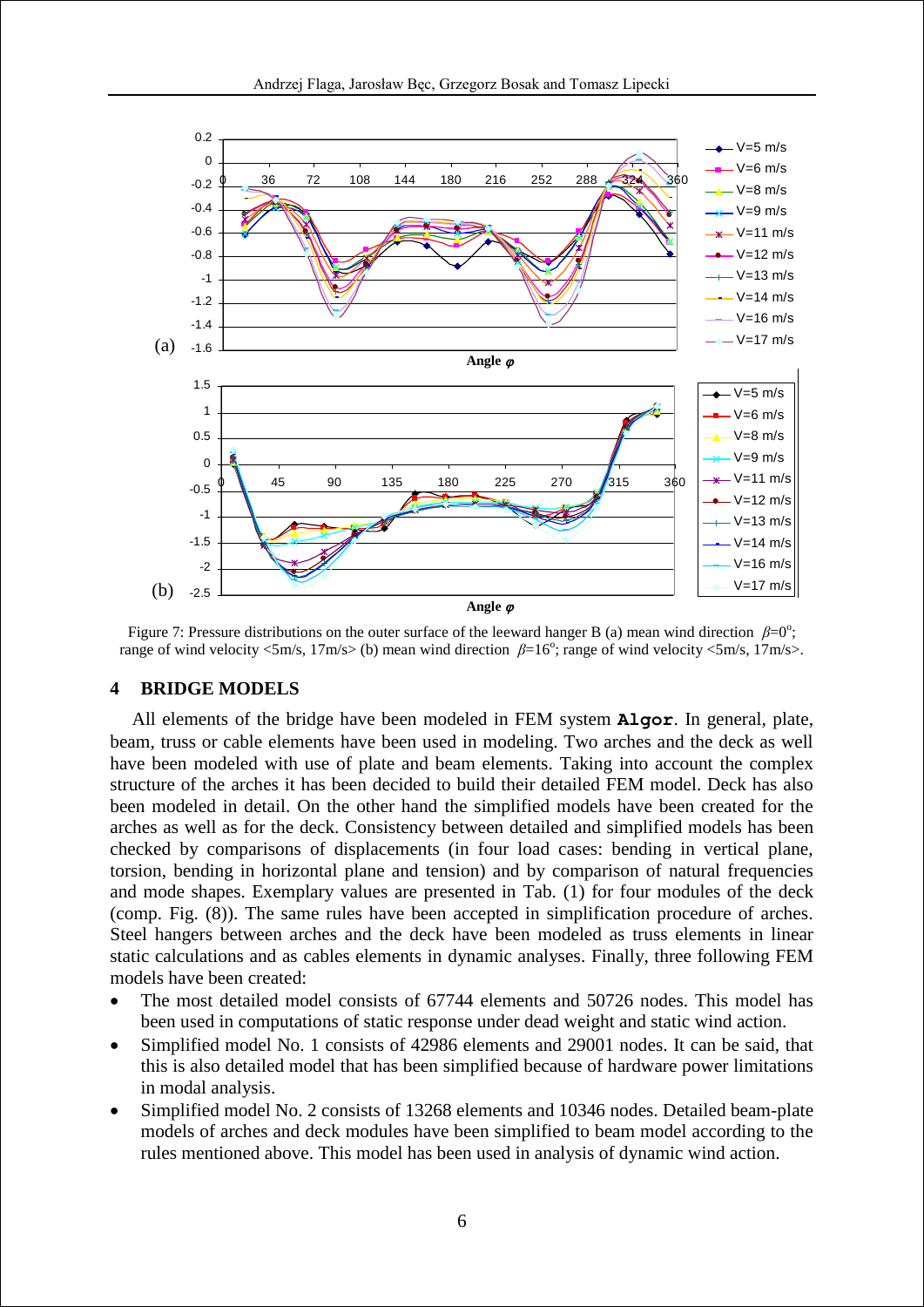

Figure 8: Model of the arch bridge over Vistula River in Puławy

|           | General displacement   |                        |             | Frequency [Hz] |          |
|-----------|------------------------|------------------------|-------------|----------------|----------|
| Load case | Simplified             | Detailed               | Frg. number | Simplified     | Detailed |
|           | $0.345 \text{ m}$      | $0.346 \text{ m}$      |             | 0.57           | 0.54     |
|           | $0.075$ rad            | $0.075$ rad            |             | 1.02           | 0.95     |
|           | $0.0093 \text{ m}$     | $0.0095$ m             |             | 3.44           | 3.34     |
|           | $4.68 \cdot 10^{-5}$ m | $4.75 \cdot 10^{-5}$ m |             | 3.57           | 3.39     |
|           |                        |                        |             | 4.27           | 3.97     |

Table 1: Comparison of detailed and simplified models for one of the deck modules.

## **5 MODAL ANALYSIS**

Simplified model No. 2 has been used in modal analysis. Linear modal analysis of the bridge has been performed. It should be pointed out that three first mode shapes are bending vibrations of the deck and arches (see Fig. (9)) and fourth one is bending-torsional vibration of the deck. Ten first mode shapes are described in Table (2).

|    | $\omega_i$ [rad/s] | $f_i$ [Hz] | $T_i$ [s] | Mode shape                                                                               |
|----|--------------------|------------|-----------|------------------------------------------------------------------------------------------|
|    | 4.247              | 0.676      | 1.479     | Bending vibrations in vertical plane                                                     |
| 2  | 4.759              | 0.757      | 1.320     | Bending vibrations in horizontal plane                                                   |
| 3  | 7.341              | 1.168      | 0.855     | Bending vibrations in horizontal plane<br>(opposite vibrations of the deck and arches)   |
| 4  | 8.000              | 1.274      | 0.784     | Torsional vibrations of the deck and<br>bending vibrations of arches in horizontal plane |
| 5  | 8.405              | 1.337      | 0.747     | Bending vibrations in vertical plane                                                     |
| 6  | 8.654              | 1.377      | 0.725     | Bending vibrations in vertical plane                                                     |
| 7  | 9.768              | 1.554      | 0.643     | Bending vibrations of the deck in vertical plane out of arches                           |
| 8  | 10.122             | 1.611      | 0.620     | Torsional vibrations of the deck in vertical plane out of arches                         |
| 9  | 10.752             | 1.711      | 0.584     | <b>Torsional vibrations</b>                                                              |
| 10 | 12.025             | 1.913      | 0.522     | Bending vibrations                                                                       |

Table 2: Description of the modes ( $\omega_i$  – angular frequency,  $f_i$  – frequency,  $T_i$  – period of vibrations).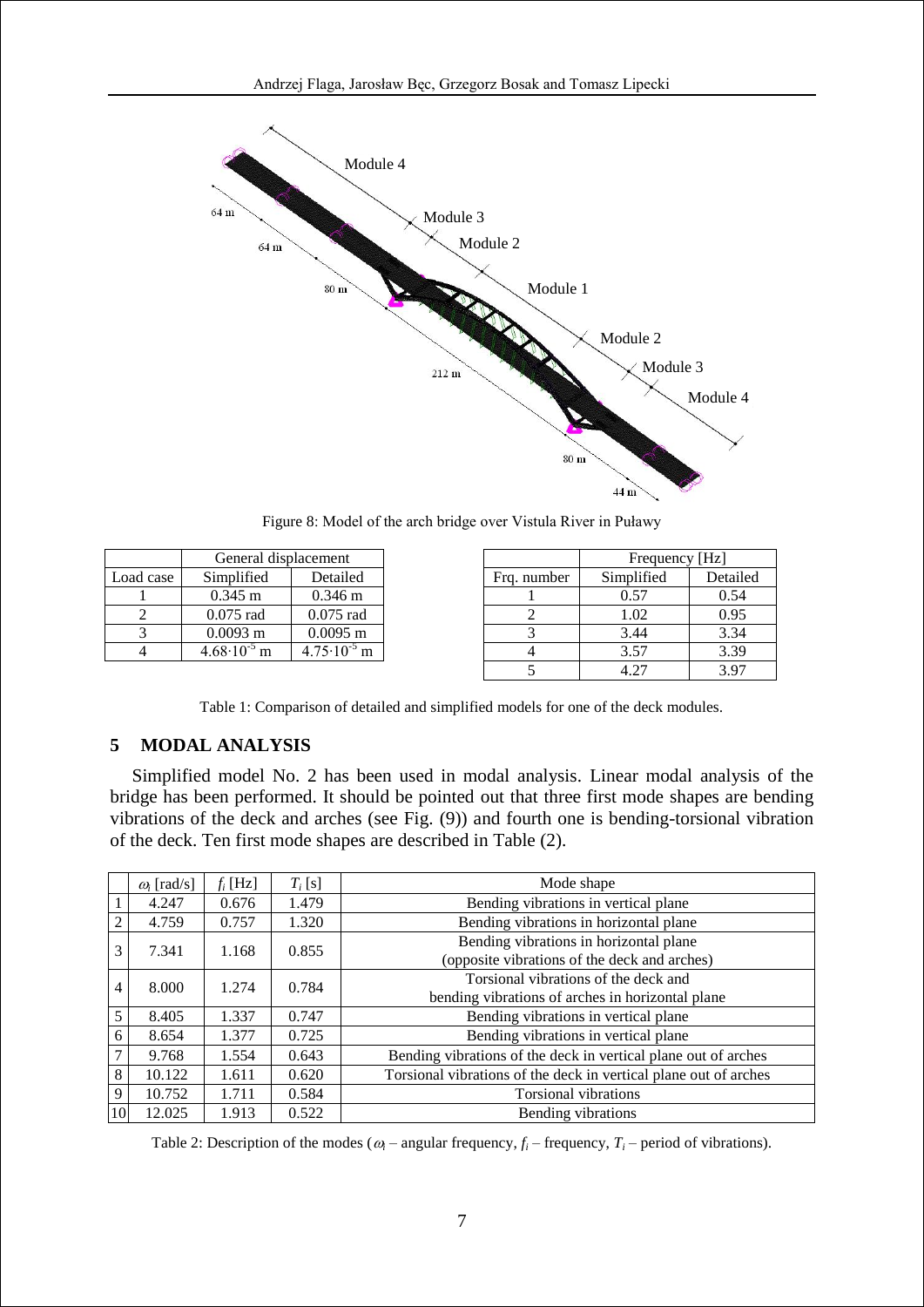

Figure 9: Three first mode shapes:  $f_1 = 0.676$ Hz,  $f_2 = 0.757$ Hz,  $f_3 = 1.168$  Hz

### **6 SELF-EXCITED VIBRATIONS OF RODS**

Rods of circular cross-section placed in the vicinity of each other may be exposed to additional load that may occur in the case of the aerodynamic interference. Bridge deck has been hanged to two arches by 28 groups of 4 rods of the diameter Ø81 (*D*=81mm). Main hangers dimensions and distances in cross-section are given in Fig. (10). According to results which are presented in papers [4, 5] it can be stated that for distances between two rods equal to 4.9*D* (wind direction 1) or 27.7*D* (wind direction 2) vibrations caused by aerodynamic interference would not occur. Some longer rods are connected to each other by horizontal elements. Those rods are in special cover of the diameter Ø139.7 in connection areas. According to increase of diameter the distance between rods decreases and is equal, respectively: 2.9*D* (wind direction 1) and 16.0*D* (wind direction 2). In general such values can cause self-excited vibrations of rods. However, the length of the rod cover is short and moreover horizontal elements appears in those areas, so in final, self-excited vibrations of rods cannot appear also in these regions.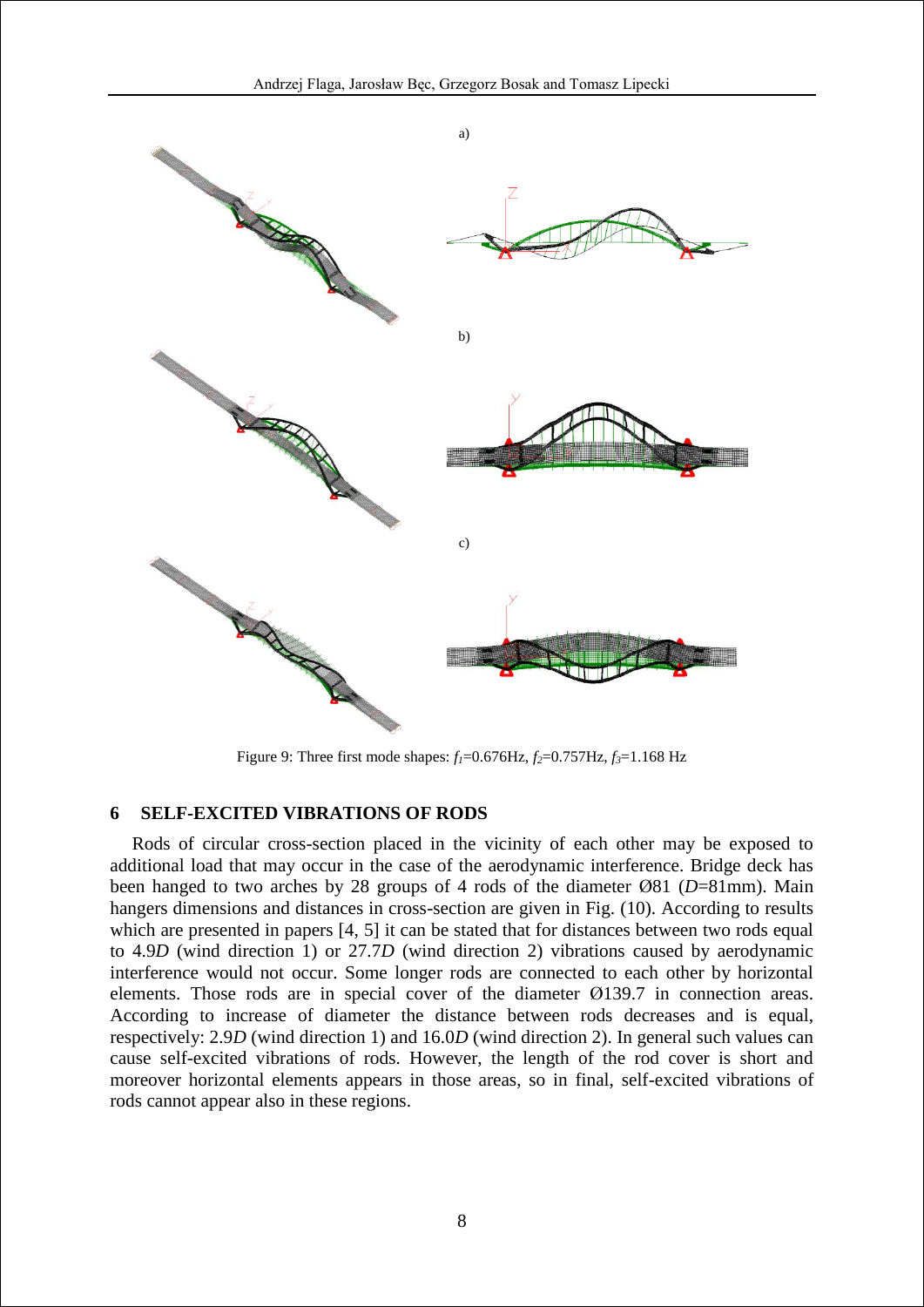

#### **7 STATIC ANALYSIS (DEAD WEIGHT AND STATIC WIND ACTION)**

Detailed model No. 1 has been used in linear static analysis. Moreover, nonlinear static analysis has been performed for bridge model No. 3. In the first part of computations dead weight only has been applied to the bridge. Exemplary displacements obtained in static analysis with consideration of dead weight only are presented in Fig. (11) and (12).



Figure 11: Displacements: (a) dead weight, (b) dead weight and static wind action.



Figure 12: Transversal displacements: (a) dead weight, (b) dead weight and static wind action.

On the basis of values, which are presented in Tab. (3), it can be stated that along-wind load is small in comparison with dead weight load. There is wind action value together with estimated weight of the whole bridge and exemplary additional weight of cars on the bridge evaluated and presented in this table.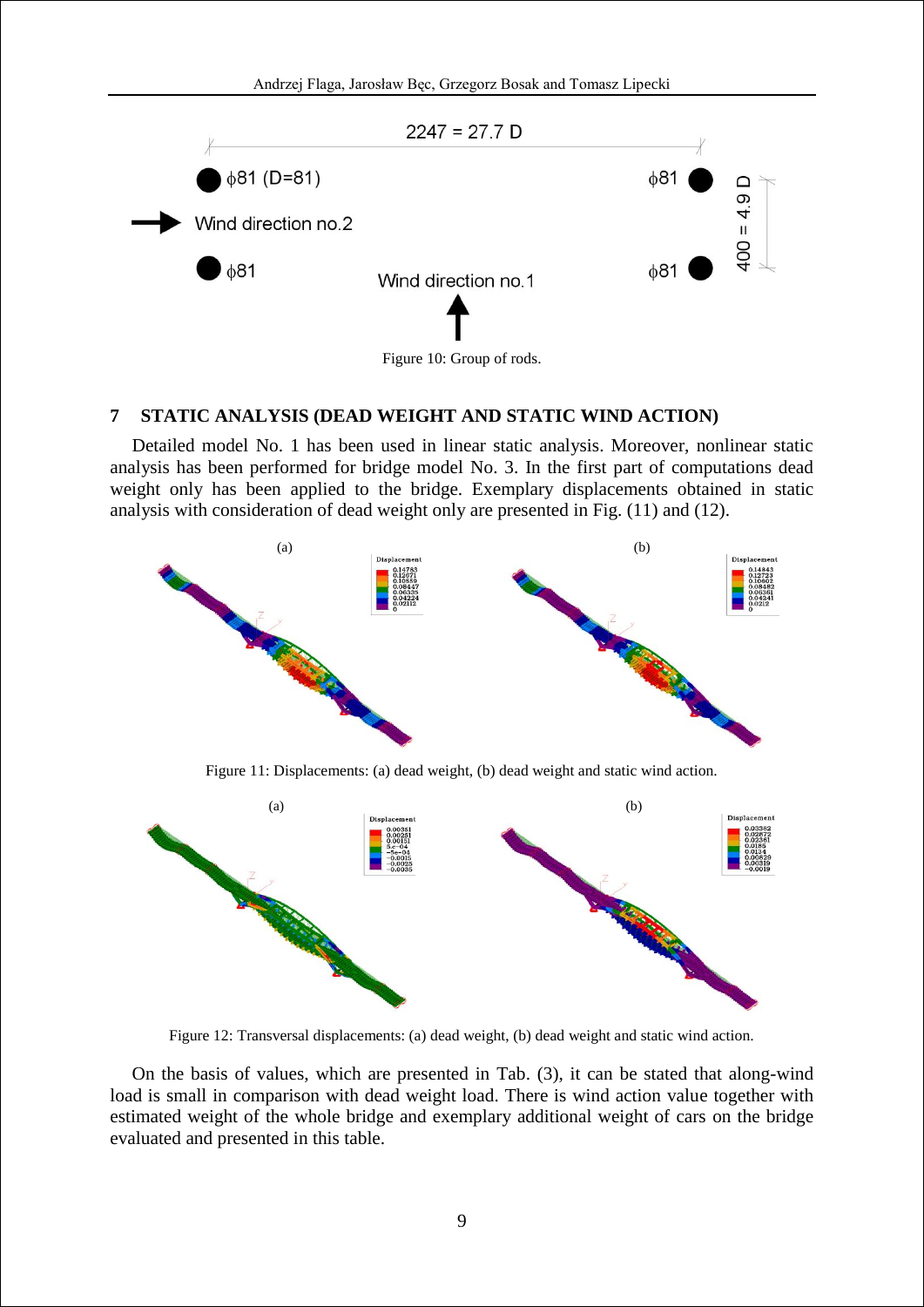| Arches weight                                     | 29037 kN           |
|---------------------------------------------------|--------------------|
| Weight of the deck between arches                 | 93736 kN           |
| Rods weight                                       | 728 kN             |
| Overall weight                                    | 94464 kN           |
| Overall, estimated wind load value                | 2900 kN            |
| Overall, estimated wind load/ Overall weight*100% | 3%                 |
| Exemplary weight of cars on the bridge            | 40.400 kN=16000 kN |

Table 3: Comparison of wind action and dead weight load.

The same conclusion can be drawn for the stresses as well. The nonlinear static analysis has confirmed the results obtained during the linear analysis. The results are in accordance with the ones obtained during the linear analysis, so the nonlinearities in the structure are very small.

Some additional comparisons of bridge response under wind action and dead weight load can be found in Tab. (4) and (5).

|               |                         | Displacements [m] |                           |  |
|---------------|-------------------------|-------------------|---------------------------|--|
|               |                         | Dead weight       | Dead weight $+$ wind load |  |
| Deck          |                         | 0.1478            | 0.1484                    |  |
| Arches        |                         | 0.1273            | 0.1337                    |  |
| Rods          |                         | 0.1382            | 0.1416                    |  |
| <b>Bridge</b> | Max in x axis direction | 0.0122            | 0.0128                    |  |
|               | Max in y axis direction | 0.0035            | 0.0338                    |  |
|               | Max in z axis direction | 0.1478            | 0.1483                    |  |

Table 4: Comparison of displacements.

|                                                              | Stress [kPa] |                 |  |
|--------------------------------------------------------------|--------------|-----------------|--|
|                                                              | Dead         | Dead weight $+$ |  |
|                                                              | weight       | wind load       |  |
| Von Mises stresses                                           | 250041       | 257299          |  |
| Stresses in beam elements of arches and in hangers $P/A$     | 130289       | 136826          |  |
| Stresses in beam elements of arches and in hangers $M_2/S_2$ | 160926       | 167024          |  |
| Stresses in beam elements of arches and in hangers $M_3/S_3$ | 227560       | 233961          |  |
| $\sigma = P/A + M_2/S_2 + M_3/S_3$                           | 254280       | 262266          |  |

Table 4: Comparison of stresses.

### **8 VORTEX EXCITATION OF RODS**

Across-wind load caused by vortex excitation has been investigated for several hangers. The following formula given by Polish Standard has been applied in computations:

$$
p_{y} = \frac{\pi}{\Delta} C_{y} q_{cr} D, \qquad (2)
$$

where:  $\Delta$  – logarithmic decrement of damping,  $C_y$  – aerodynamic coefficient,  $q_{cr}$  – pressure of critical wind speed  $V_{cr}$ =*f*⋅*D*/*St*, *f* – frequency of natural vibrations, *D* – diameter, *St* – Strouhal number. Dynamic analysis has been performed for the longest single rod in each group of rods. Value of across-wind load caused by vortices [kN/m] has been compared to the value of along-wind load [kN/m] for analyzed hangers. Only two first mode shapes of natural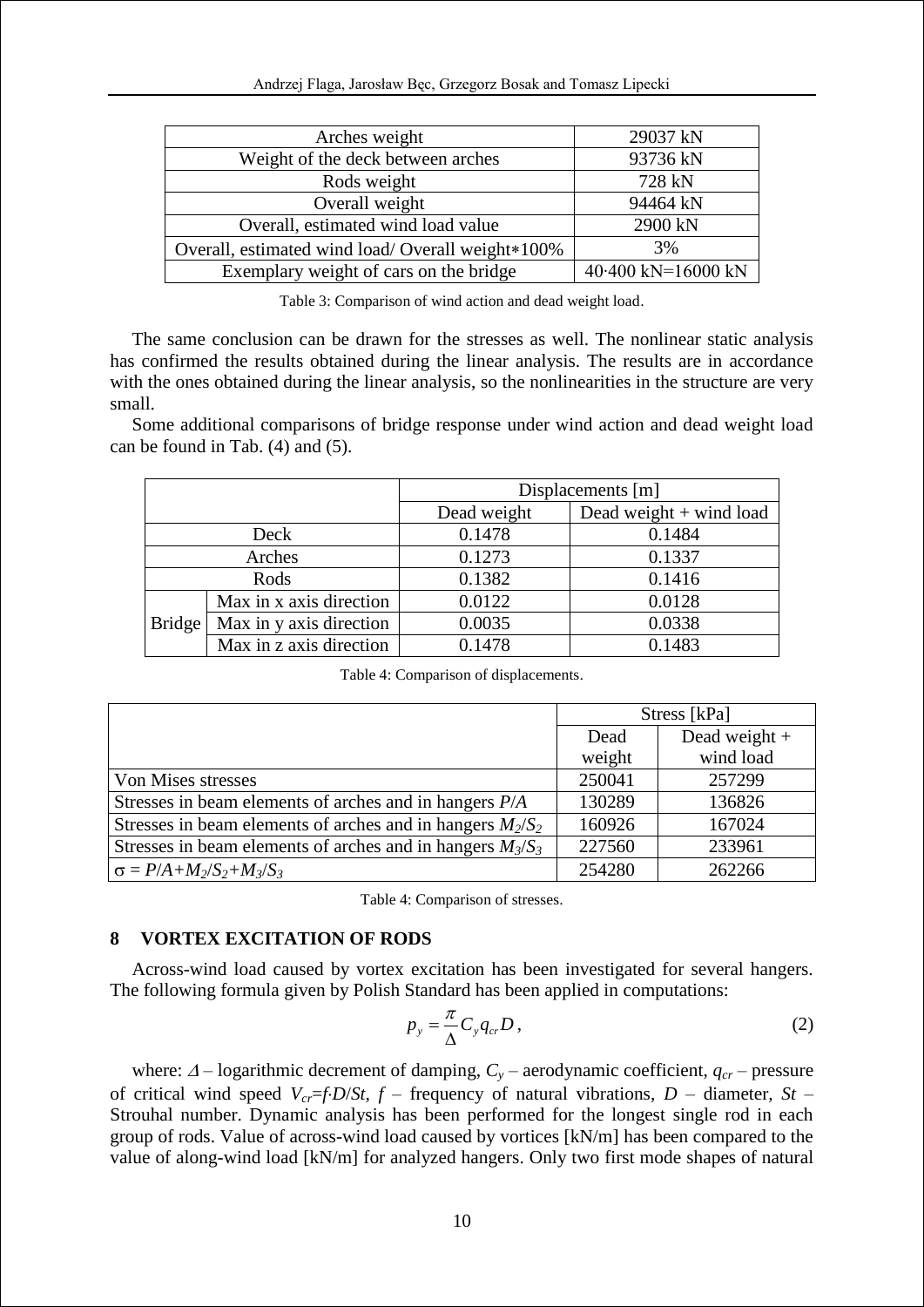vibrations have been taken into account, because of self-limited character of vibrations in higher modes. Results collected in Tab. (4) show that the level of across-wind load values is much lower than the level of along-wind action values.

| Hanger | Frequency |       | Length | Across-wind load caused by |         | Along-wind    |
|--------|-----------|-------|--------|----------------------------|---------|---------------|
| symbol | [Hz]      |       | [mm]   | vortex excitation [kN/m]   |         | action [kN/m] |
|        |           | Ť2    |        |                            | Ť2      |               |
| $1-W1$ | 1.076     | 2.152 | 23995  | 0.00037                    | 0.00148 |               |
| $2-W1$ | 1.072     | 2.144 | 22977  | 0.00037                    | 0.00147 |               |
| $3-W1$ | 1.111     | 2.222 | 21021  | 0.00039                    | 0.00158 |               |
| $4-W1$ | 1.176     | 2.352 | 18127  | 0.00044                    | 0.00177 | 0.04374       |
| $5-W1$ | 1.672     | 3.343 | 14350  | 0.00089                    | 0.00357 |               |
| $6-W1$ | 2.126     | 4.247 | 9687   | 0.00145                    | 0.00577 |               |
| $7-W1$ | 4.367     | 8.680 | 3978   | 0.00610                    | 0.02410 |               |

Table 4: Comparison of along and across-wind action.

# **9 ANALYSIS OF DYNAMIC WIND ACTION**

### **9.1 Analytical procedure**

 $\bullet$ 

The bridge response to the dynamic wind action has been calculated on the basis of quasisteady theory with use of our own computer software **AeroDynBud** developed in Department of Structural Mechanics of the Lublin University of Technology. It has been accepted that the bridge displacements can be approximated as the linear combination of representative mode shapes. Schematic progression of calculations is presented in Fig. (13). Rough model of the bridge consists of superelements that are connecting in supernodes. Such model has been used in wind load description because all values of aerodynamic coefficients have been related to particular structure sections.



Figure 13: Analytical procedure.

Static wind action components can be calculated according to the following relations:

 $W_n = \frac{1}{2} \rho \overline{v}_n^2 C_n D L$  – normal wind action (aerodynamic drag), (3a)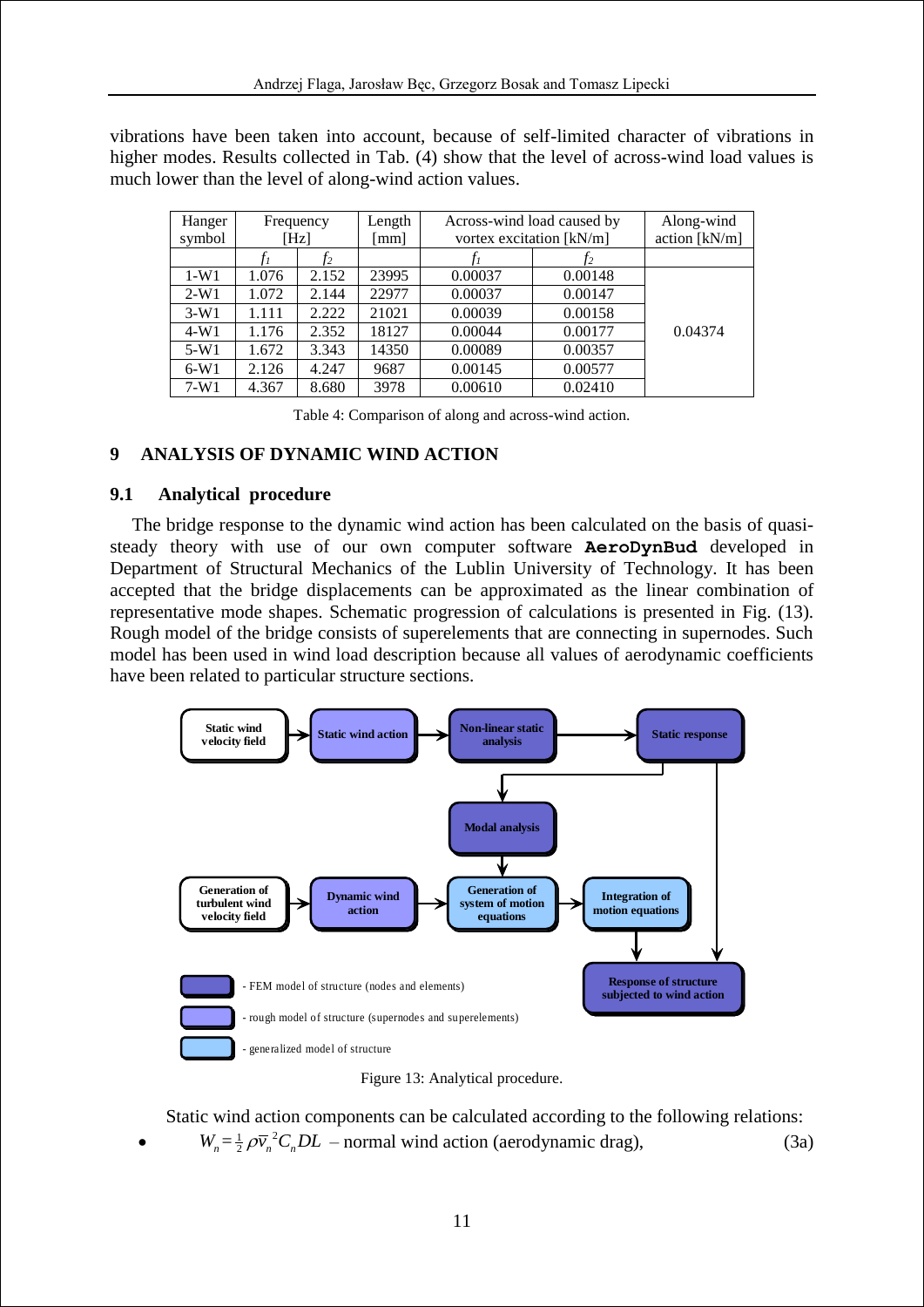$\bullet$  $W_n = \frac{1}{2} \rho \overline{v_n}^2 C_b D L$  – binormal wind action (aerodynamic lift), (3b)

• 
$$
W_{ms} = \frac{1}{2} \rho \overline{v}_n^2 C_m D^2 L
$$
 - torsional wind action (aerodynamic moment), (3c)

where:  $\rho$  – air density,  $\bar{v}_n$  – module of the normal component of the mean wind speed vector,  $C_n$ ,  $C_b$ ,  $C_m$  – respective aerodynamic coefficients,  $D$  – characteristic dimension of the superelement, *L* – superelement length.

Nonlinear response of the bridge under static wind action has been calculated in the first stage. Deflected shape of the bridge has been used in the following calculations (modal analysis and dynamic response under turbulent wind action). The shape of deflected structure as the result of static loads action obtained in static non-linear analysis is treated as the equilibrium position in linear modal analysis and in dynamic simulation.

It can be assumed that general nodal displacements are approximated by a linear combination of mode shapes:

$$
\mathbf{q}(t) = \hat{\mathbf{\Phi}} \cdot \mathbf{\psi}(t),\tag{4}
$$

Taking this into account system of the coupled equation of motion can be obtained. Relation for the *i*-th coordinate  $\psi_i(t)$  is given by:

) is given by:  
\n
$$
M_i \cdot \ddot{\psi}_i(t) + C_i \cdot \dot{\psi}_i(t) + K_i \cdot \psi_i(t) = W_i^{\Phi},
$$
\n(5)

where:  $M_i$ ,  $C_i$ ,  $K_i$  – respectively: general mass, general damping, general stiffness,  $W_i^{\Phi}$  – general excitation force. In dynamic analysis of slender structures only three components of load have to be considered (two components of aerodynamic force and one component of aerodynamic moment). Those components can be obtained according to quasi-steady theory [9, 10, 11]:<br>  $W_{ne} = \frac{1}{2} \rho v_{ne}^2 D_e L_e (C_{ne} + C_{nbe} \phi_e),$  (6a)

$$
W_{ne} = \frac{1}{2} \rho v_{ne}^2 D_e L_e (C_{ne} + C_{nbe} \phi_e),
$$
 (6a)

$$
W_{be} = \frac{1}{2} \rho v_{ne}^2 D_e L_e (C_{be} + C_{bne} \phi_e),
$$
 (6b)

$$
W_{mse} = \frac{1}{2} \rho v_{ne}^2 D_e^2 L_e (C_m + C_{mm} \phi_e),
$$
 (6c)

where  $\phi_e$  is relative angle of wind attack on superelement, taking into account motion of superelement and mean angle of wind attack  $\bar{\alpha}$ .

The dynamic component of the wind action can be obtained from the relationship:

$$
\mathbf{W}' = \mathbf{W} - \bar{\mathbf{W}} \tag{7}
$$

where **W** is the static part of wind action.

Considering that the superelement displacement can be approximated by linear combination

Considering that the superelement displacement can be approximated by linear combination  
of representative mode shapes of the vibrating bridge, the equation of motion related to the  
*i*-th mode shape can be rewritten:  

$$
M_i \cdot \ddot{\psi}_i(t) + C_i \cdot \dot{\psi}_i(t) + K_i \cdot \psi_i(t) =
$$

$$
= F_i(t) + \sum_{j=1}^{N_i} A_{ij}(t) \cdot \psi_j(t) + \sum_{j=1}^{N_i} D_{ij}(t) \cdot \dot{\psi}_j(t) + \sum_{j=1}^{N_i} \sum_{l=1}^{N_l} G_{ijl}(t) \cdot \psi_j(t) \cdot \dot{\psi}_l(t)
$$
(8)

General coordinates  $\psi_i(t)$  can be obtained at particular time steps *t* from the solution of the system of motion equations given by Eq.  $(8)$ . On the basis of representative mode shapes  $\hat{\Phi}$ and general coordinates  $\psi_i(t)$  time histories of general bridge displacements can be determined. Dynamic component of displacements can be expressed: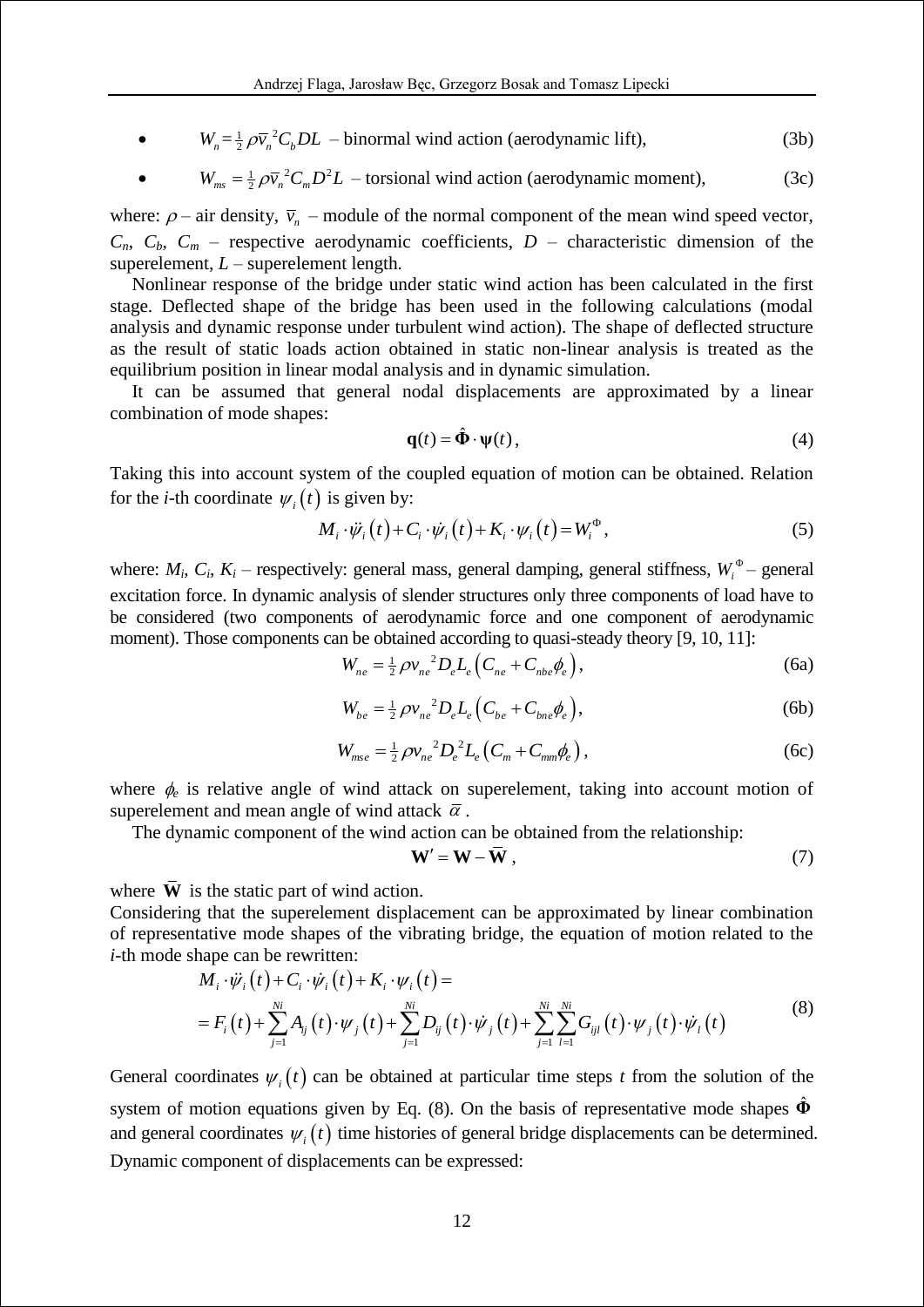$$
\mathbf{q}'(t) = \mathbf{q}^{dyn}(t) = \sum_{i=1}^{N_i} \mathbf{\Phi}_i \cdot \psi_i(t) = \sum_{i=1}^{N_i} \mathbf{q}_i(t),
$$
\n(9)

Overall displacements is determined by relationship:  
\n
$$
\mathbf{q}(t) = \mathbf{q}^{calc}(t) = \mathbf{q}^{st}(t) + \mathbf{q}^{dyn}(t) = \overline{\mathbf{q}}(t) + \mathbf{q}'(t),
$$
\n(10)

where:  $\mathbf{q}^{st}(t)$  ( $\overline{\mathbf{q}}(t)$ ) are displacements obtained in nonlinear static computations.

### **9.2 Results**

In analyzed case, bridge vibrations around the neutral position are small and may be treated as linear ones. Shape of deflected structure as the result of static loads action obtained in static non-linear analysis is treated as the equilibrium position in linear modal analysis and in dynamic simulation. Turbulent wind velocity field has been generated with use of our software **WindSym**. Wind velocity field has been simulated in 140 points in the deck, arches and.



Wind simulation has been performed using WAWS method (Weighted Amplitude Wave Superposition). The following wind field simulation parameters have been assumed:

- Mean wind velocity at  $z_0$ =10 m,  $U_{10}$ =20 m/s;
- Power-law wind profile;
- $\blacksquare$  Time step: 0.01 s;
- Number of time steps: 8192.

Exemplary wind velocity variations for three wind directions are presented in Fig. (15) for the highest point of the arch.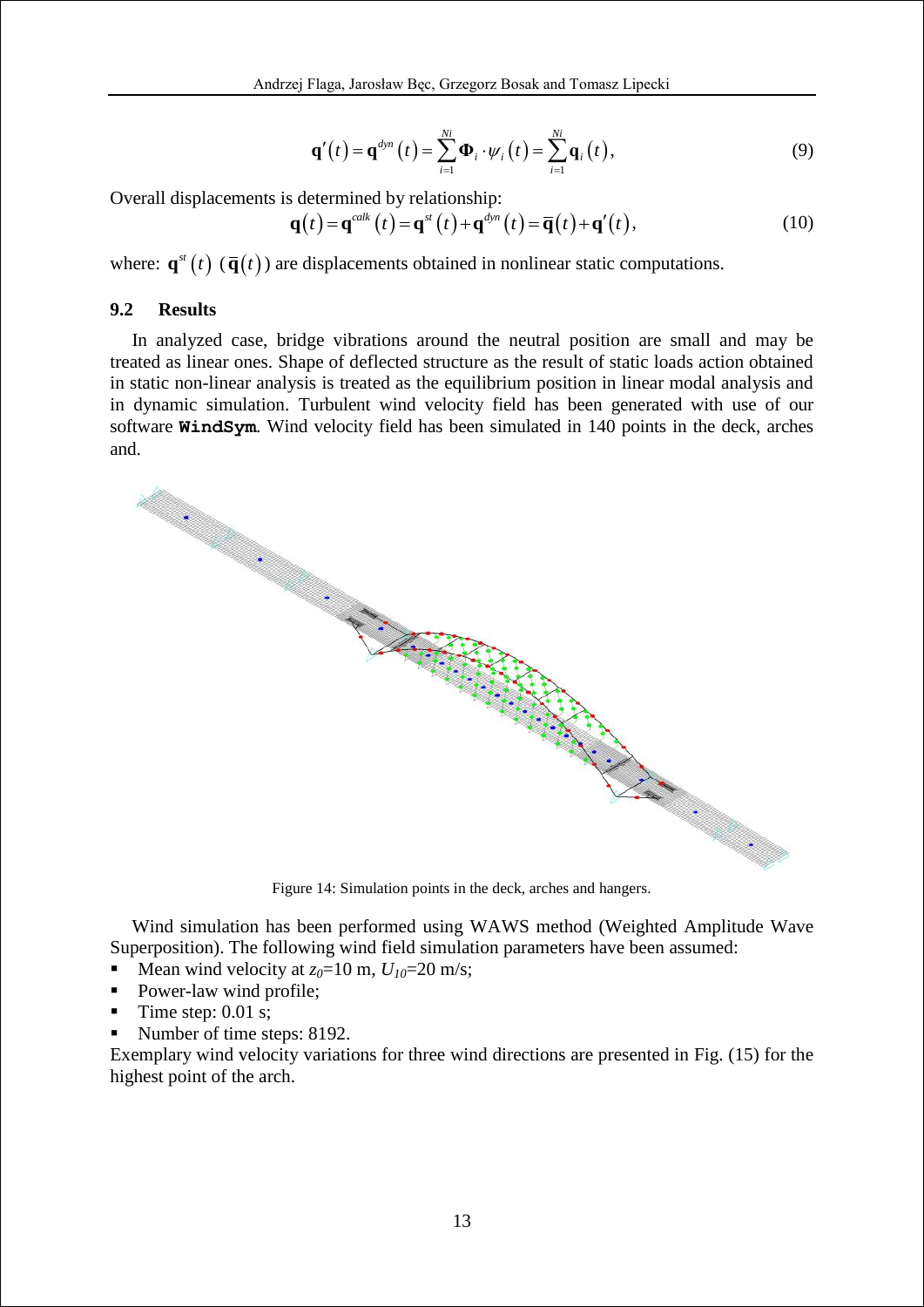

Figure 15: Wind velocity time histories in the highest point of the arch.

Parameters in dynamic analysis have been assumed as follows:

- Number of representative mode shapes: 8;
- Time step: 0.01 s;
- Number of time steps: 8192;
- Damping:  $\Delta = 0.04$ .

Exemplary time histories of dynamic component of displacements around equilibrium position are presented in Fig. (16). The calculated bridge response to dynamic wind action is small in comparison to the one obtained with static wind action. Since the static wind load had produced small displacements and stresses, the dynamic action influence on the total bridge response to all loads, especially dead weight, is even much smaller.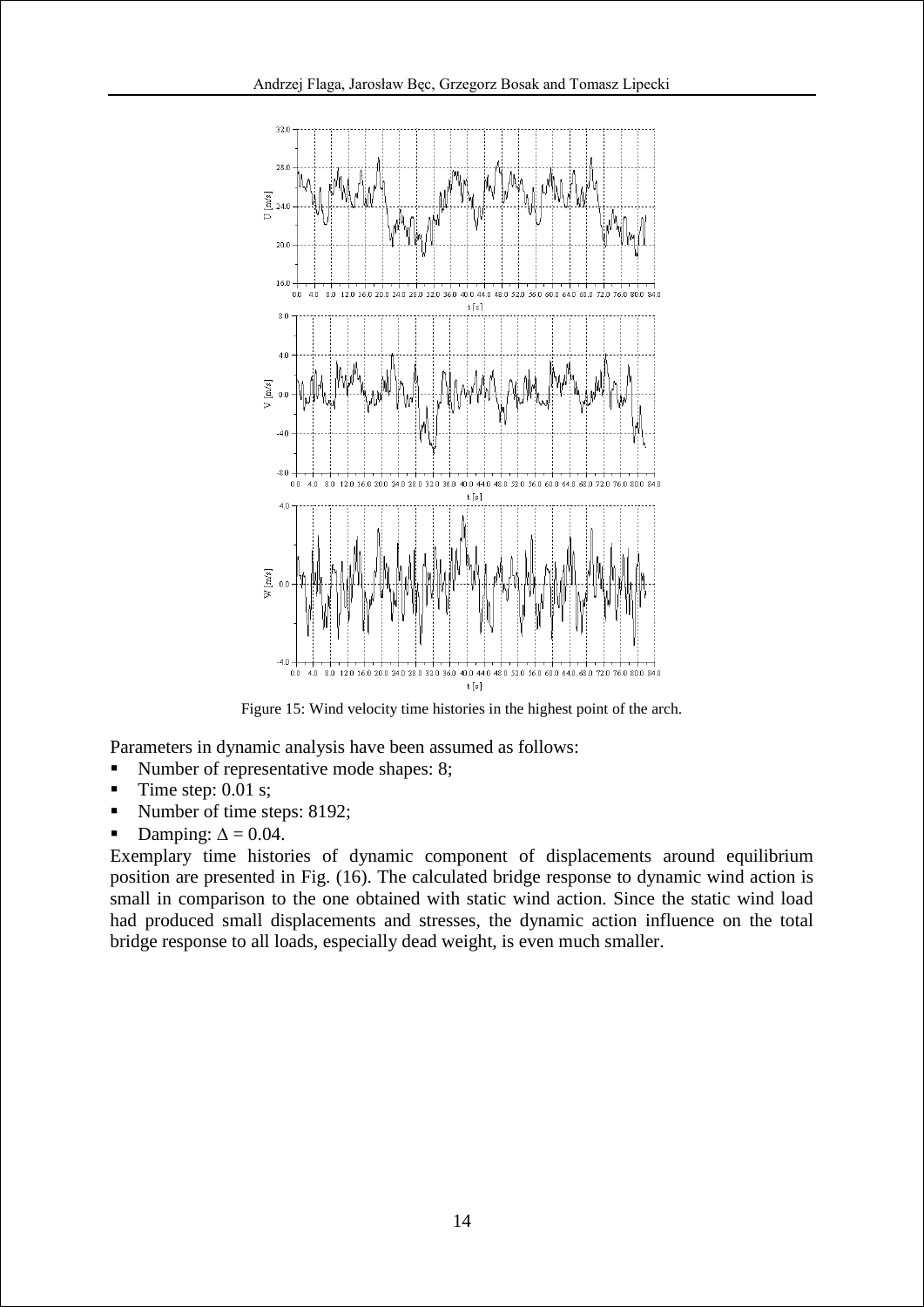

Figure 16: Displacements time histories (dynamic component) in the highest point of the arch.

# **10 CONCLUSIONS**

 Obtained aerodynamic coefficients for span for two different bridges, i.e. arch bridge in Puławy and cable-stayed Siekierkowski Bridge in Warsaw are of similar character. In

both cases derivatives 
$$
\frac{\partial C_y}{\partial \alpha}
$$
 for  $\alpha = 0$  are positive and  $\frac{\partial C_m}{\partial \alpha}$  for  $\alpha = 0$  are negative.

- On the base of the coefficients functions, according to den Hartog conditions, galloping of the span of Puławy bridge is not supposed to occur.
- Maximum stresses produced with analyzed loads (dead weight and static wind action) are at the level of 260 MPa. The most stressed point of the structure is the arch and deck connection. The maximum bridge displacement produced with dead weight is about 1/1430 of the span length.
- Quasi-static wind action is small in comparison to dead weight. The small increase in both displacements and stresses (about 10MPa) can be noticed in calculations considering quasi-static wind action.
- The structure response to turbulent wind action (buffeting) according to quasi-steady theory, taking into account aerodynamic coupling, is very small in comparison to values generated with static wind load and dead weight.
- Natural frequencies of the bridge and the hangers are close, but the direction of vibrations are not in accordance, so the parametric resonant vibrations occurrence are not very probable.
- Load caused by vortex excitation is small in comparison to quasi-static wind action.
- Aerodynamic interference of hangers is of secondary importance.